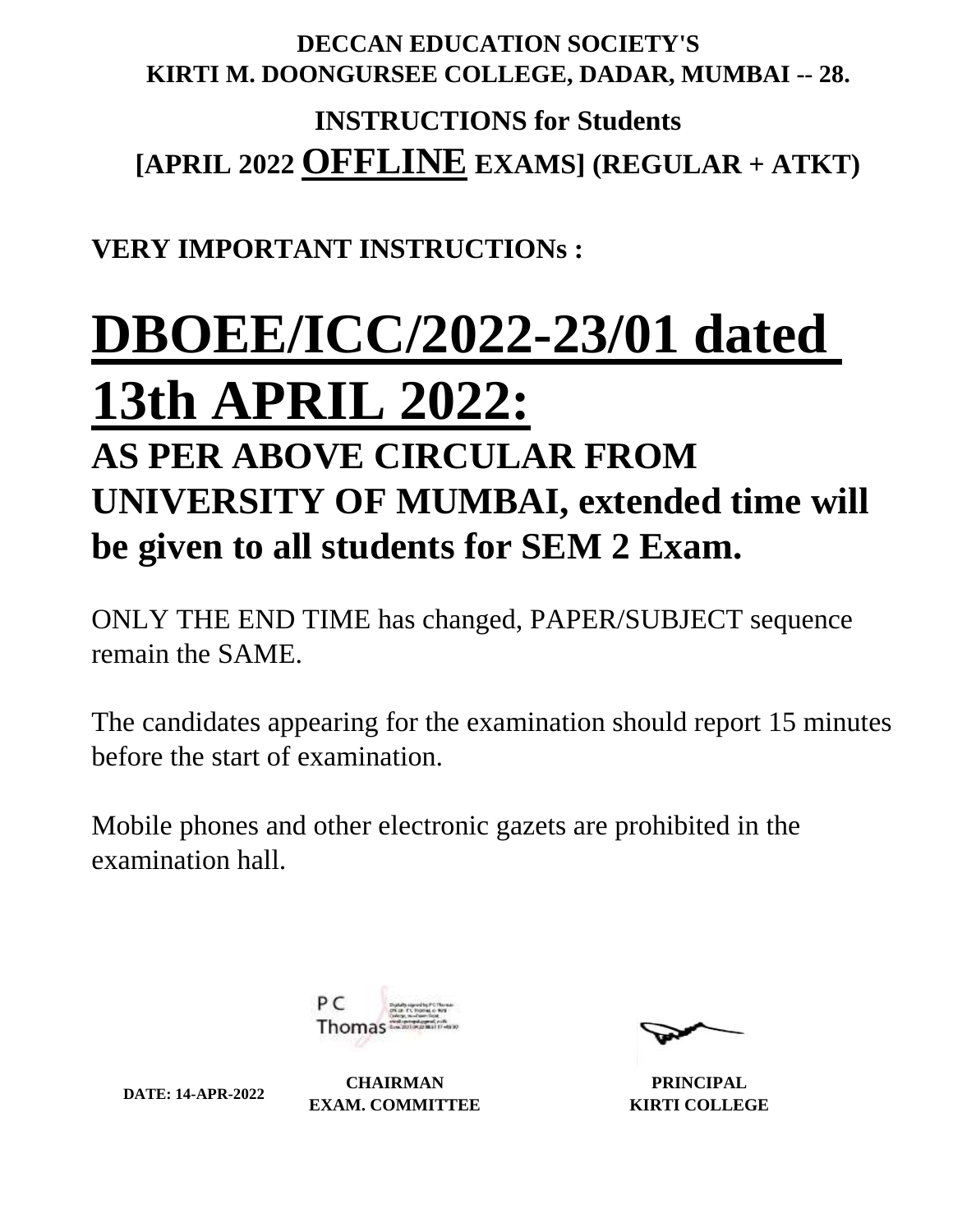# **DECCAN EDUCATION SOCIETY'S KIRTI M. DOONGURSEE COLLEGE, DADAR, MUMBAI -- 28. EXAMINATION TIME TABLE F.Y.B.COM. (CBCS) (R-2016) APR 2022 SEM - II REG+ATKT OFFLINE EXAM**

| <b>DATE</b> | <b>TIME</b>       | <b>SUBJECT</b>                                |
|-------------|-------------------|-----------------------------------------------|
| 18-APR-2022 | $8:00$ to $11:10$ | Foundation Course - II / N.C.C. - II          |
| 19-APR-2022 | 8:00 to 11:45     | Accountancy & Financial<br>Management - II    |
| 20-APR-2022 | $8:00$ to 11:45   | <b>Business Communication - II</b>            |
| 21-APR-2022 | 8:00 to 11:45     | Commerce - II                                 |
| 22-APR-2022 | 8:00 to 11:45     | <b>Business Economics - II</b>                |
| 23-APR-2022 | 8:00 to 11:45     | Mathematical & Statistical<br>Techniques - II |
| 25-APR-2022 | 8:00 to 11:45     | Environmental Studies - II                    |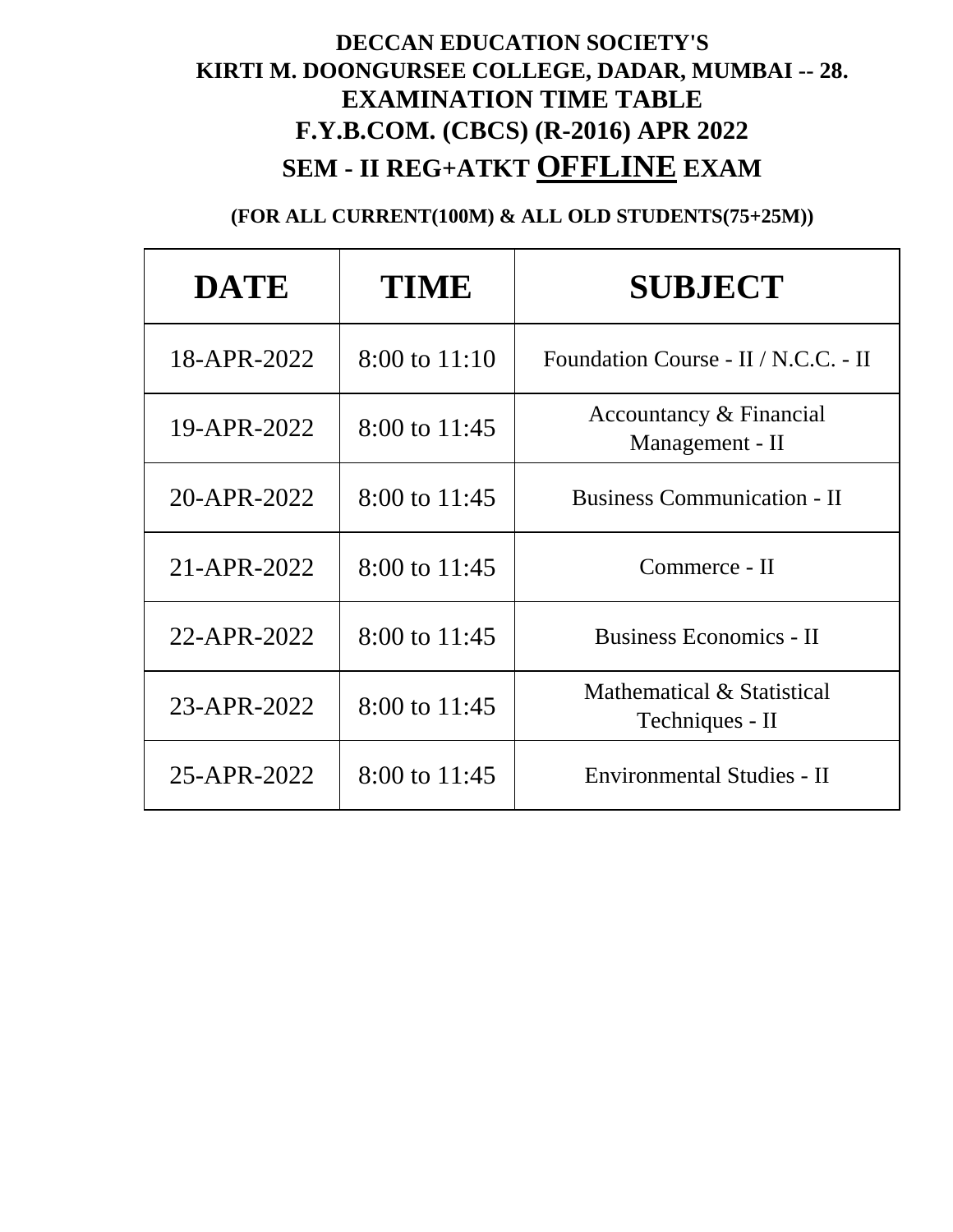#### **DECCAN EDUCATION SOCIETY'S KIRTI M. DOONGURSEE COLLEGE, DADAR, MUMBAI -- 28. EXAMINATION TIME TABLE F.Y.B.A. (CBCS) (R-2016) APR 2022 SEM - II REG+ATKT OFFLINE EXAM**

**(FOR ALL CURRENT(100M) & ALL OLD STUDENTS(75+25M))**

| <b>DATE</b> | <b>TIME</b>   | <b>SUBJECT</b>                                                     |
|-------------|---------------|--------------------------------------------------------------------|
| 16-APR-2022 | 8:00 to 8:30  | <b>Communication Skills in</b><br>English(20m)[ONLINE-ITLE]        |
| 18-APR-2022 | 8:00 to 11:10 | Foundation Course - II /<br>$N.C.C. - II$                          |
|             | 8:00 to 11:45 | <b>Communication Skills in English</b><br>$(100m)$ [FOR ATKT ONLY] |
| 19-APR-2022 | 8:00 to 11:10 | Communication Skills in English (80m)<br>[FOR REG ONLY]            |
| 20-APR-2022 | 8:00 to 11:45 | Marathi / Hindi<br>(Compulsory)                                    |
| 21-APR-2022 | 8:00 to 11:45 | English I / Hindi I / Marathi I /<br>Philosophy I / Psychology I   |
| 22-APR-2022 | 8:00 to 11:45 | Economics I / Geography I                                          |
| 23-APR-2022 | 8:00 to 11:45 | History I / Politics I                                             |
| 25-APR-2022 | 8:00 to 11:10 | Rural Development I (70m)                                          |

**Communication Skills in English(20m)[ONLINE-ITLE] will be conducted on the website https://livestudent.deccansociety.org/. Use the same Username and Password used for SEM 1 REGULAR Theory Online Exam.**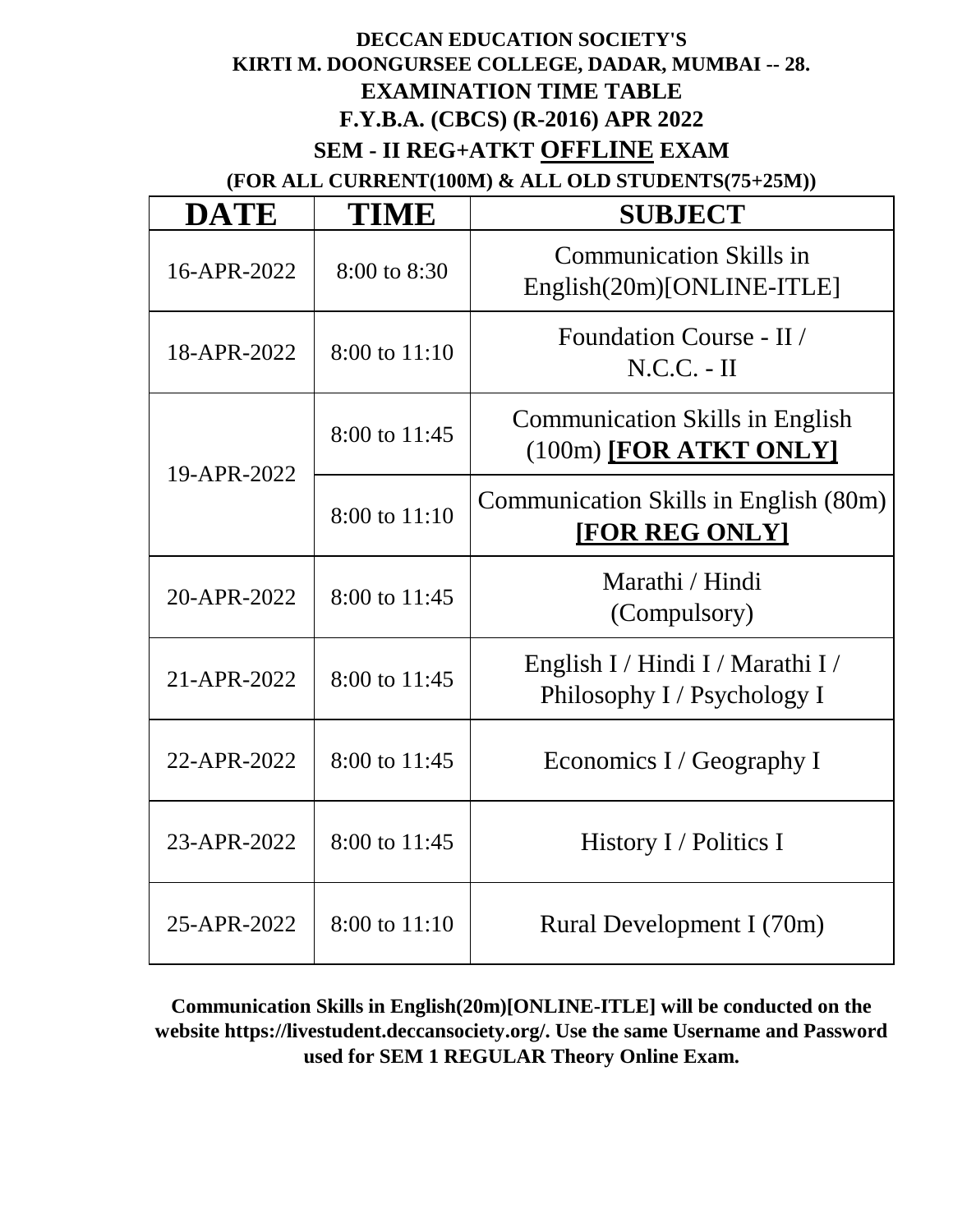# **DECCAN EDUCATION SOCIETY'S KIRTI M. DOONGURSEE COLLEGE, DADAR, MUMBAI -- 28. EXAMINATION TIME TABLE PROGRAMME F.Y.B. Sc. (CBCGSS) (R-2016) APR 2022 SEM - II REG+ATKT OFFLINE EXAM**

|                    |                    | (1)                    | (2)                 | (3)                    | (4)                     | (5)                    |
|--------------------|--------------------|------------------------|---------------------|------------------------|-------------------------|------------------------|
| <b>DATE</b>        | <b>TIME</b>        | $\bf C B Z$            | <b>CPS</b>          | <b>CPM</b>             | <b>CPB</b>              | <b>MPS</b>             |
| 18-APR-            | $8:00$ to          | $FC - II$              | $FC - II$           | $FC - II$              | $FC - II$               | $FC - II$              |
| 2022               | 11:10              | $NCC - II$             | $NCC - II$          | $NCC - II$             | $NCC - II$              | $NCC - II$             |
| 19-APR-            | $8:00$ to<br>11:45 | Chemistry:<br>PI       | Chemistry:<br>PI    | Chemistry:<br>PI       | Chemistry:<br>PI        |                        |
| 2022               | $8:00$ to<br>11:10 |                        |                     |                        |                         | Maths:<br>$PI(Set-I)$  |
| $20-APR$ -<br>2022 | $8:00$ to<br>11:45 | Botany:<br>$PI(Set-I)$ | Physics:<br>PI      | Physics :<br>PI        | Physics :<br>PI         | Physics :<br>PI        |
| $21-APR$           | $8:00$ to<br>11:45 | Zoology:<br><b>PI</b>  | Statistics :<br>PI  |                        | Botany:<br>$PI(Set-II)$ | Statistics :<br>PI     |
| 2022<br>11:10      | $8:00$ to          |                        |                     | Maths:<br>$PI(Set-II)$ |                         |                        |
| $22$ -APR-         | $8:00$ to<br>11:45 | Chemistry:<br>PII      | Chemistry:<br>PII   | Chemistry:<br>PII      | Chemistry:<br>PII       |                        |
| 2022               | $8:00$ to<br>11:10 |                        |                     |                        |                         | Maths:<br>$PII(Set-I)$ |
| $23-APR$ -<br>2022 | $8:00$ to<br>11:45 | Botany:<br>PII (Set-I) | Physics:<br>PII     | Physics :<br>PII       | Physics :<br>PII        | Physics :<br>PII       |
| $25-APR$ -         | $8:00$ to<br>11:45 | Zoology:<br>PII        | Statistics :<br>PII |                        | Botany:<br>PII(Set-II)  | Statistics :<br>PII    |
| 2022               | $8:00$ to<br>11:10 |                        |                     | Maths:<br>PII(Set-II)  |                         |                        |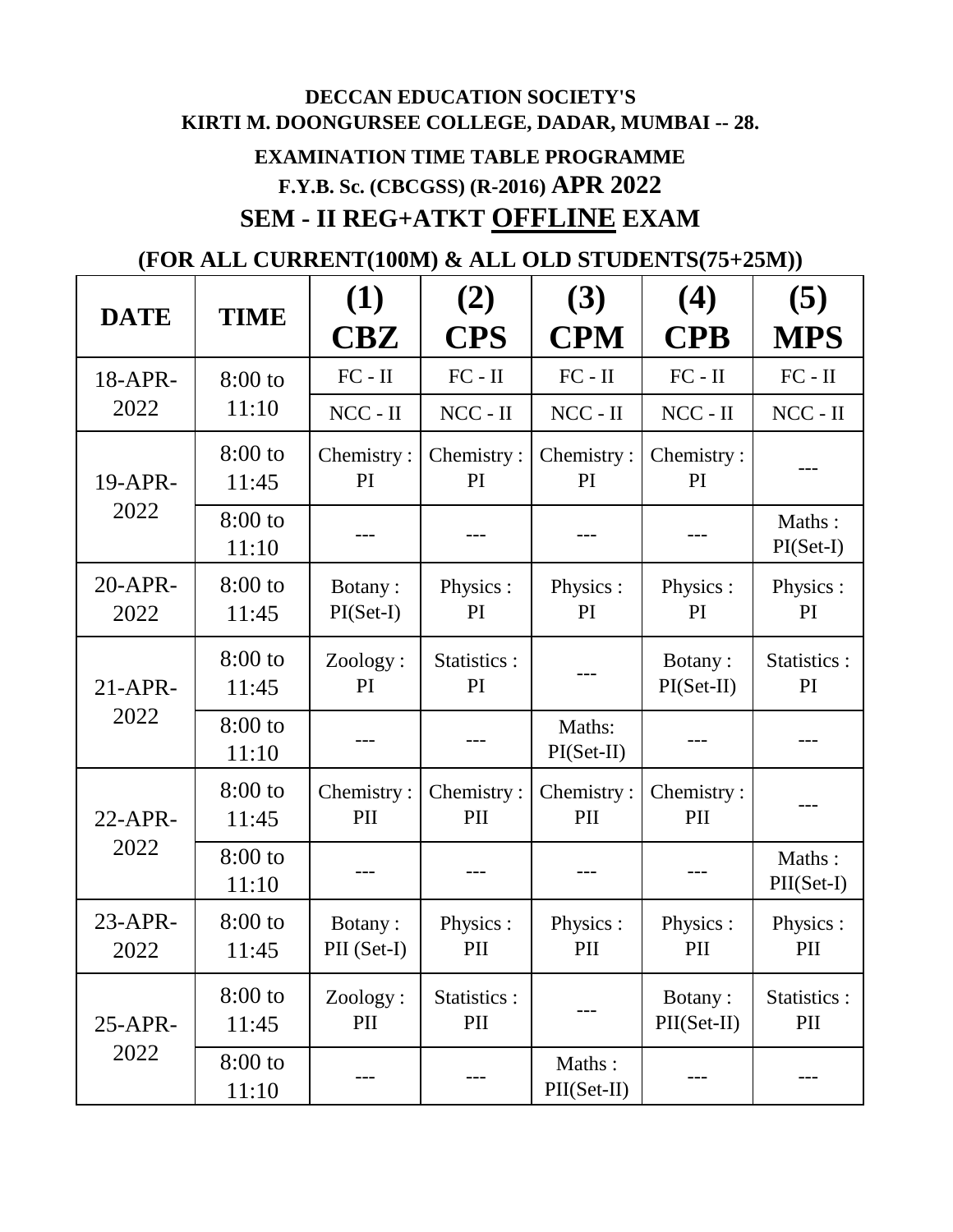## **DECCAN EDUCATION SOCIETY'S KIRTI M. DOONGURSEE COLLEGE, DADAR, MUMBAI -- 28. EXAMINATION TIME TABLE F.Y.BSc Computer Science(CBCS) (R-2016) APR 2022 SEM - II REG+ATKT OFFLINE EXAM**

| <b>DATE</b> | TIME              | <b>Subject</b>                                                  |
|-------------|-------------------|-----------------------------------------------------------------|
| 18-APR-2022 | $8:00$ to $11:10$ | Design & Analysis of Algorithms                                 |
| 19-APR-2022 | 8:00 to 11:10     | <b>Advanced Python Programming</b>                              |
| 20-APR-2022 | $8:00$ to $11:10$ | Introduction to OOPs using $C++$                                |
| 21-APR-2022 | $8:00$ to $11:10$ | Database Systems                                                |
| 22-APR-2022 | $8:00$ to $11:10$ | Calculus                                                        |
| 23-APR-2022 | $8:00$ to $11:10$ | <b>Statistical Methods</b>                                      |
| 25-APR-2022 | $8:00$ to $11:10$ | E-Commerce $\&$ Digital Marketing /<br>Green Technologies (OLD) |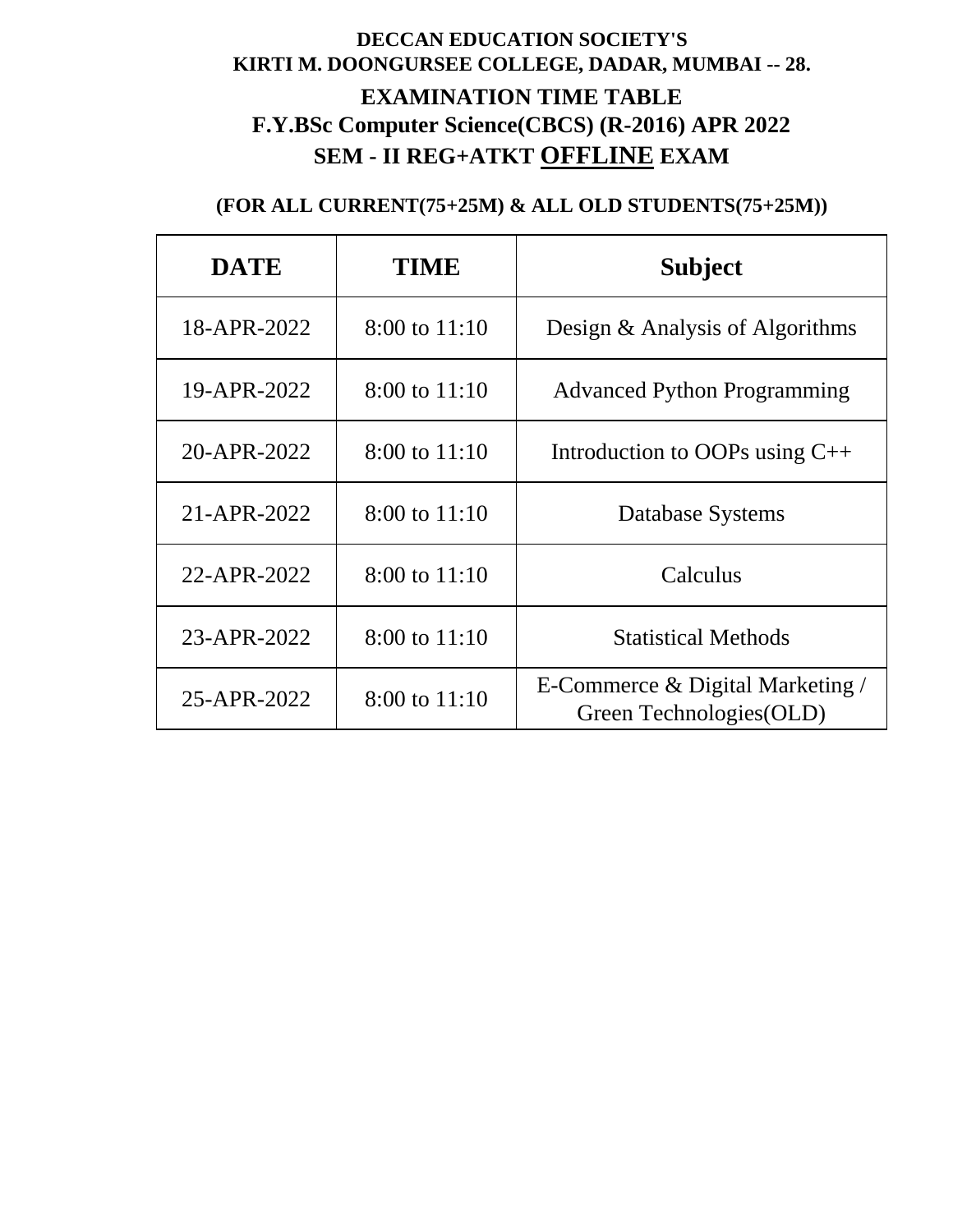## **DECCAN EDUCATION SOCIETY'S KIRTI M. DOONGURSEE COLLEGE, DADAR, MUMBAI -- 28. EXAMINATION TIME TABLE F.Y.BSc Information Tech(CBCS) (R-2016) APR 2022 SEM - II REG+ATKT OFFLINE EXAM**

| <b>DATE</b> | <b>TIME</b>       | <b>Subject</b>                |
|-------------|-------------------|-------------------------------|
| 18-APR-2022 | $8:00$ to $11:10$ | OBJECT ORIENTED PROGRAMMING   |
| 19-APR-2022 | $8:00$ to $11:10$ | MICROPROCESSOR ARCHITECTURE   |
| 20-APR-2022 | $8:00$ to $11:10$ | <b>WEB PROGRAMMING</b>        |
| 21-APR-2022 | $8:00$ to $11:10$ | NUMERICAL STATISTICAL METHODS |
| 22-APR-2022 | $8:00$ to $11:10$ | <b>GREEN COMPUTING</b>        |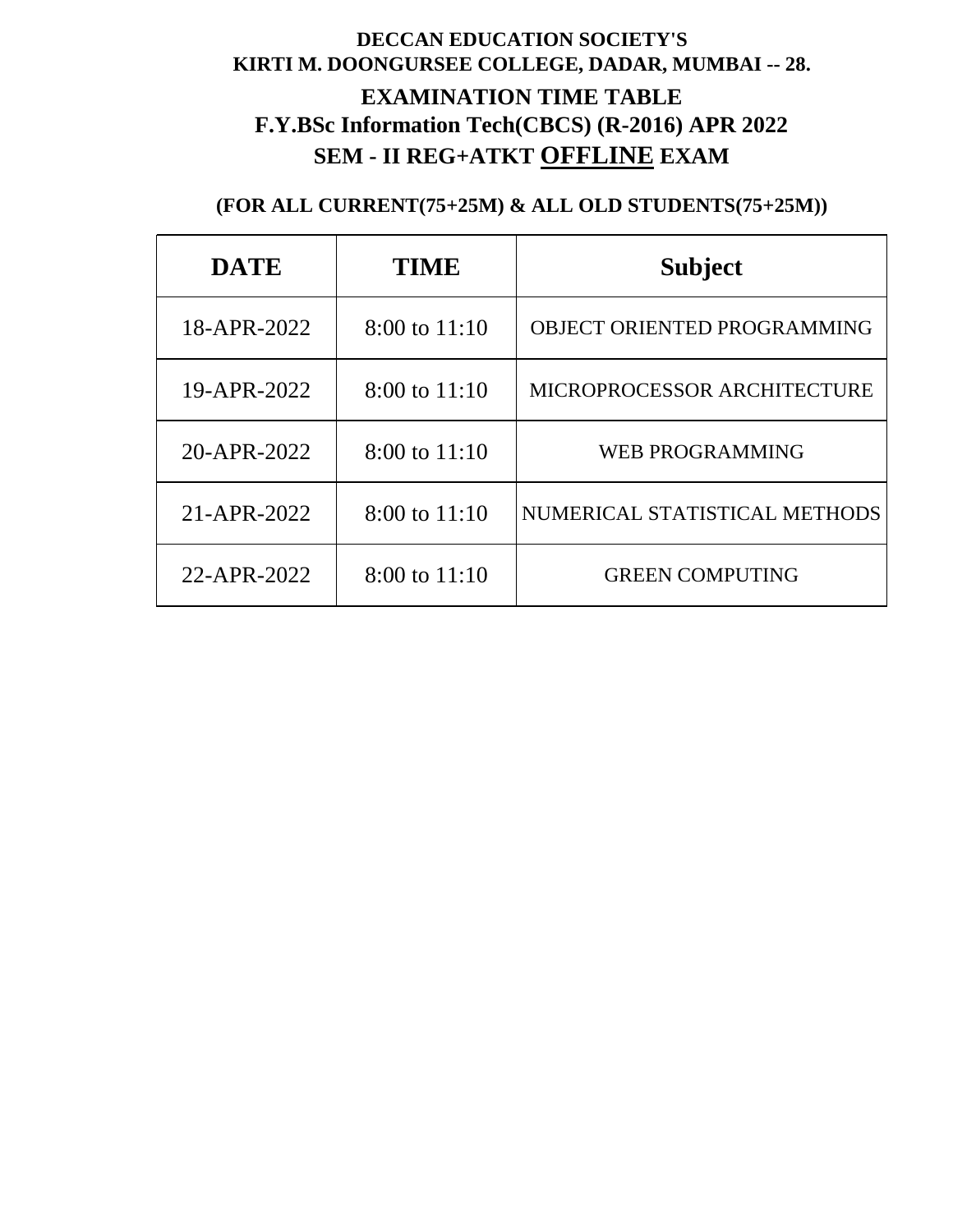## **DECCAN EDUCATION SOCIETY'S KIRTI M. DOONGURSEE COLLEGE, DADAR, MUMBAI -- 28. EXAMINATION TIME TABLE F.Y.BSc BioTechnology (CBCS) (R-2016) APR 2022 SEM - II REG+ATKT OFFLINE EXAM**

| <b>DATE</b> | <b>TIME</b>       | <b>Subject</b>                                                                                |
|-------------|-------------------|-----------------------------------------------------------------------------------------------|
| 18-APR-2022 | 8:00 to 11:10     | <b>BIOORGANIC CHEMISTRY II</b>                                                                |
| 19-APR-2022 | 8:00 to 11:10     | PHYSICAL CHEMISTRY II                                                                         |
| 20-APR-2022 | 8:00 to 11:10     | <b>BASIC LIFE SCIENCES I:</b><br>PHYOIOLOGY & ECOLOGY II                                      |
| 21-APR-2022 | 8:00 to 11:10     | <b>BASIC LIFE SCIENCES II: GENETICS</b>                                                       |
| 22-APR-2022 | $8:00$ to $11:10$ | <b>TISSUE CULTURE &amp; SCIENTIFIC</b><br><b>WRITING &amp; COMMUNICATION</b><br><b>SKILLS</b> |
| 23-APR-2022 | 8:00 to 11:10     | ENZYMOLOGY, IM MUNOLOGY &<br><b>BIOSTASTICS</b>                                               |
| 25-APR-2022 | $8:00$ to $11:10$ | <b>ABILITY ENHANCEMENT COURSE II</b><br>(FC)                                                  |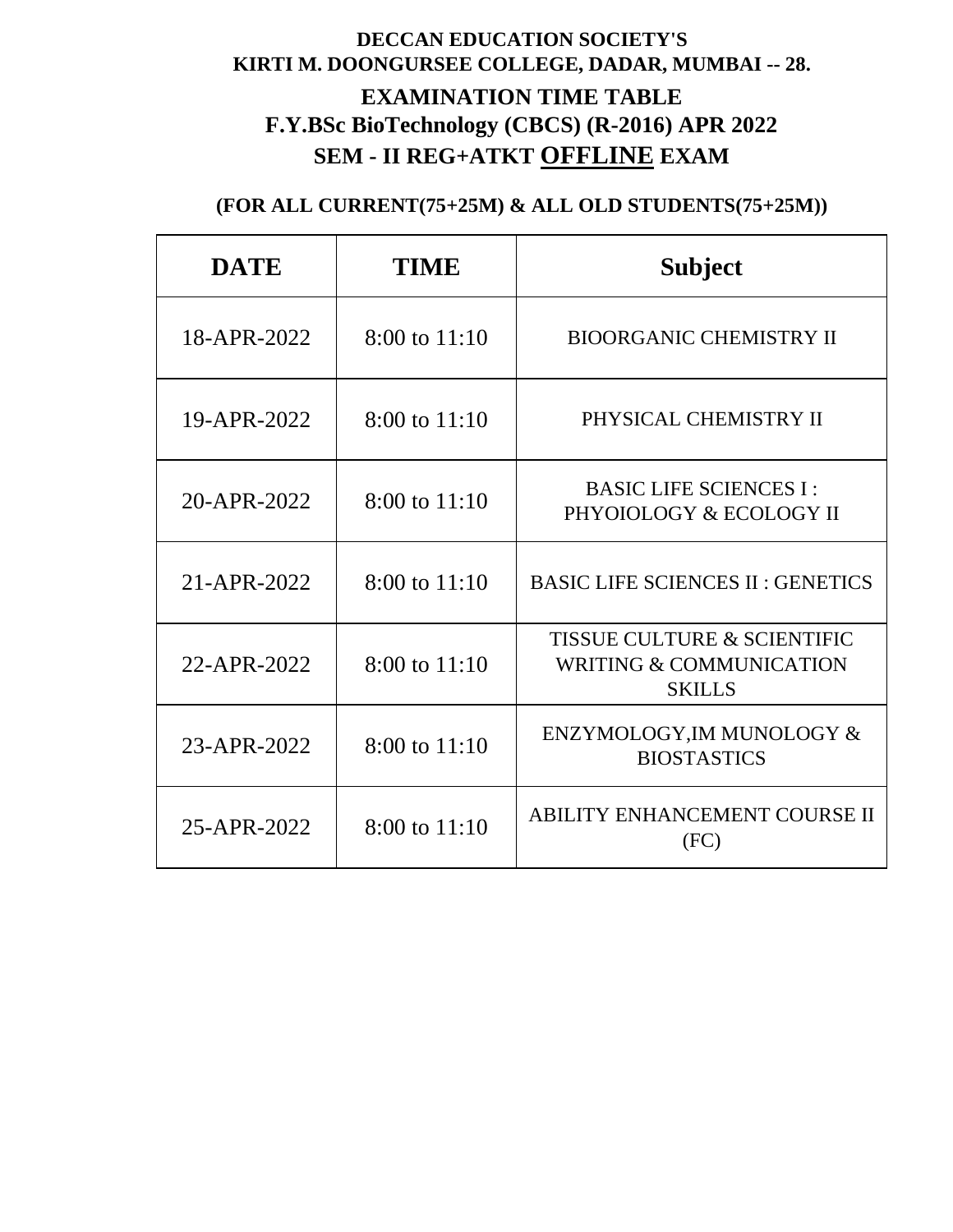## **DECCAN EDUCATION SOCIETY'S KIRTI M. DOONGURSEE COLLEGE, DADAR, MUMBAI -- 28. EXAMINATION TIME TABLE FYBAMMC (CBCS) (R-2016) APR 2022 SEM - II REG+ATKT OFFLINE EXAM**

| <b>DATE</b> | <b>TIME</b>       | <b>Subject</b>                     |
|-------------|-------------------|------------------------------------|
| 18-APR-2022 | $8:00$ to $11:10$ | <b>Effective Communication -II</b> |
| 19-APR-2022 | $8:00$ to $11:10$ | <b>Foundation Course-II</b>        |
| 20-APR-2022 | $8:00$ to $11:10$ | <b>Content Writing</b>             |
| 21-APR-2022 | $8:00$ to $11:10$ | Introduction to Advertising        |
| 22-APR-2022 | $8:00$ to $11:10$ | Introduction to Journalism         |
| 23-APR-2022 | $8:00$ to $11:10$ | Media, Gender & Culture            |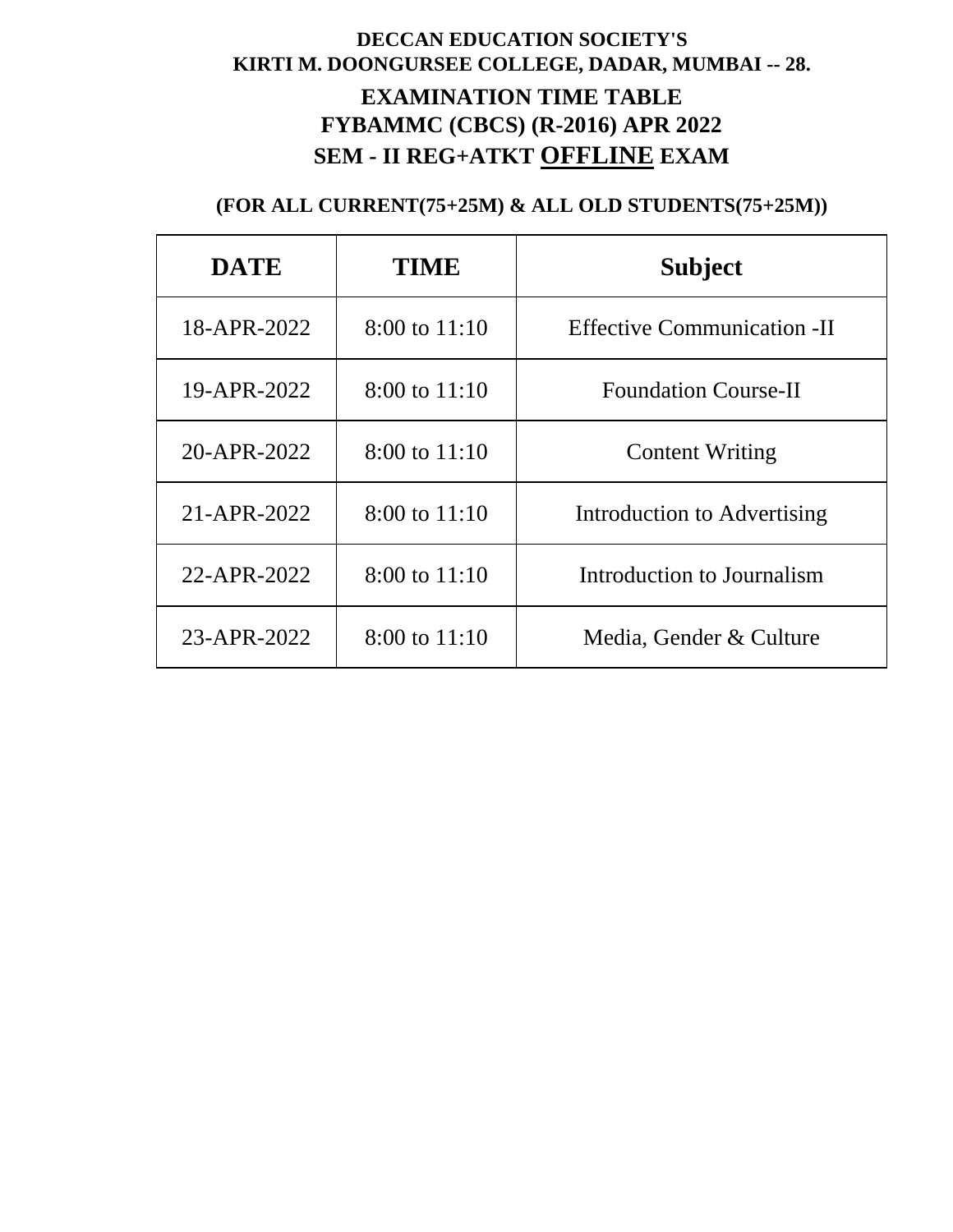## **DECCAN EDUCATION SOCIETY'S KIRTI M. DOONGURSEE COLLEGE, DADAR, MUMBAI -- 28. EXAMINATION TIME TABLE Bachelor of Management Studies (CBCS) (R-2016) APR 2022 SEM - II REG+ATKT OFFLINE EXAM**

| <b>DATE</b> | <b>TIME</b>       | <b>Subject</b>                    |
|-------------|-------------------|-----------------------------------|
| 18-APR-2022 | 8:00 to 11:10     | PRINCIPLE OF MARKETING            |
| 19-APR-2022 | $8:00$ to $11:10$ | <b>INDUSTRIAL LAW</b>             |
| 20-APR-2022 | 8:00 to 11:10     | <b>BUSINESS MATHEMATICS</b>       |
| 21-APR-2022 | $8:00$ to $11:10$ | <b>BUSINESS COMMUNICATION -II</b> |
| 22-APR-2022 | $8:00$ to $11:10$ | <b>FOUNDATION COURSE-II</b>       |
| 23-APR-2022 | $8:00$ to $11:10$ | <b>BUSINESS ENVIRONMENT</b>       |
| 25-APR-2022 | $8:00$ to $11:10$ | PRINCIPLES OF MANAGEMENT          |
| 26-APR-2022 | $8:00$ to $11:10$ | N.C.C.                            |